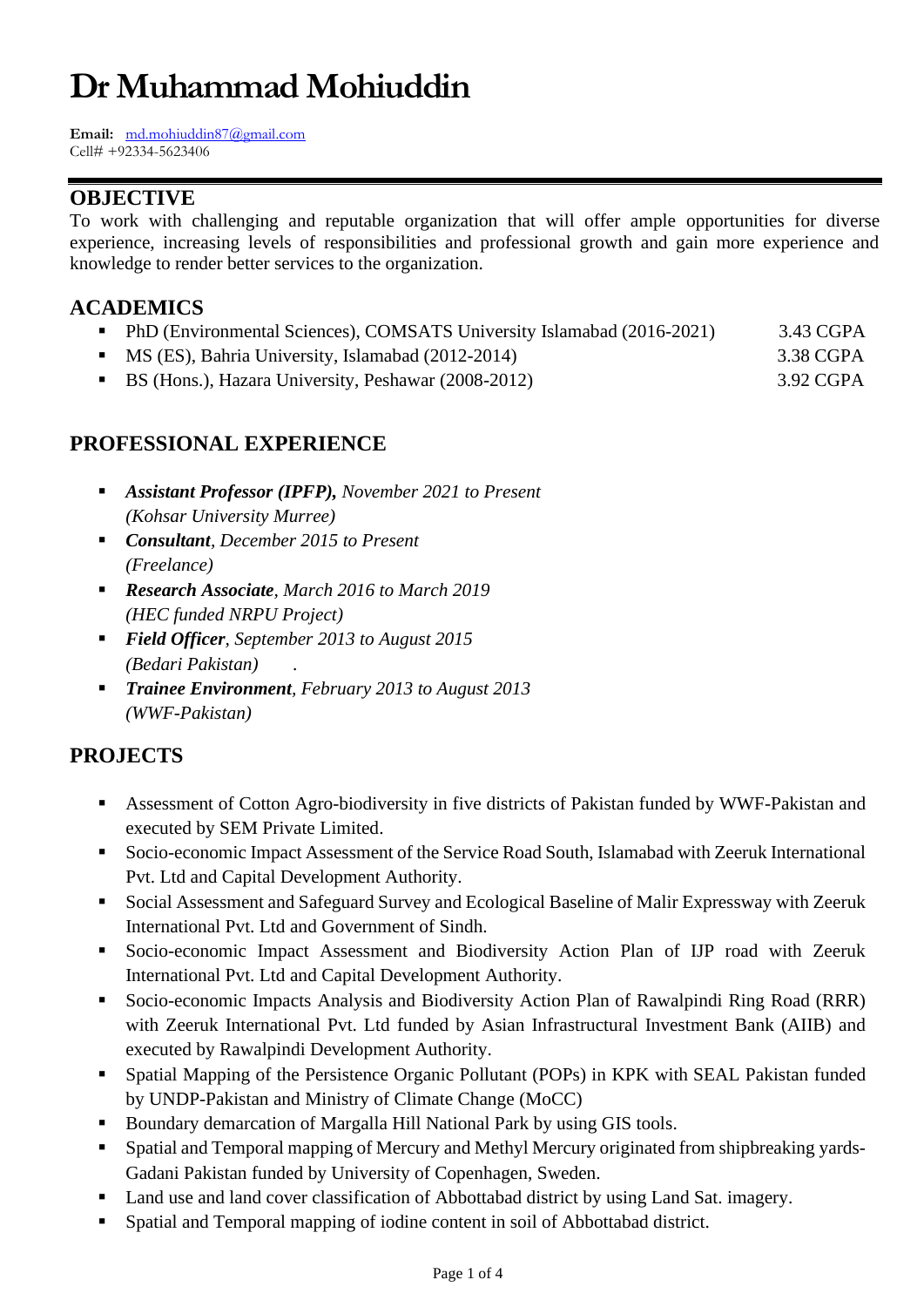- **EXECUTER 1** Impacts of CPEC road (Abbottabad to Mansehra) on the flora density and diversity and human population.
- Impact of vehicular emission on the plant growth and nutrient uptake in District Haripur.
- Socio-economic Impact of CPEC on the agricultural productivity: A case study of Haripur to Mansehra Junction.
- **Impact Assessment of GPAF project along Central Indus Wetland Land Complex funded by DFID** UK.
- Socio vulnerability assessment of fishermen communities along central Indus Wetland Complex by WWF-Pakistan
- Assessment of water and fisheries Status in Southern Punjab District (Mugfar Garh, Mianwali, Layyah, Bakhar and Attock) funded by PFFF.

# **PUBLICATIONS**

- 1. Ashraf Mahmud Rayed, Muhammad Atiq Ur Rehman Tariq, Mizanur Rahman, A.W.M.Ng, Md. Khairul Alam Nahid, Mahibuzzaman, Wazed Al Islam and **Muhammad Mohiuddin**, An analysis of driving behavior in Bangladesh considering physiological, cultural, and socioeconomic variables, (2022), Sustainability (Accepted)
- 2. Sumera Bibi, Muhammad Irshad, **Muhammad Mohiuddin**, Sadaf Sher, Muhammad Atiq ur Rehman Tariq, Anne W.M. Ng, Distribution of phosphorus fractions in orchard soils in relation to soil properties and foliar P contents, (2022), Sustainability, 14(7), 3966
- 3. Jawad Ali, Yang Li , Enxiang Shang , Xinjie Wang , Jian Zhao , **Muhammad Mohiuddin** , Xinghui Xia (2022). Aggregation of graphene oxide and its environmental implications in the aquatic environment. Chinese Chemical Letters.
- 4. Akhtar Hussain Lashari, Naeem Ali, **Muhammad Mohiuddin**, Jawad Ali, SanaUllah, Safdar Ali Ujjan, Khadim Hussain Memon, Khalid Hussain Rind, (2022), Estimation of water quality parameters of Rawal lake and its associated tributaries, Polish Journal of Environmental Studies Vol. 31, No. 3, 1-7.
- 5. Aqsa Zaheer Asim, Zahid Hussain, Jawad Ali, Sumera Bibi , **Muhammad Mohiuddin**, Muhammad Irshad (2022). A social survey on health implications of iodine deficiency in women and children in hilly areas of Pakistan. Journal of healthcare in developing countries (jhcdc), 1(4), 56-61.
- 6. **Muhammad Mohiuddin**\*, Jawad Ali, [Megersa Kebede Leta,](https://sciprofiles.com/profile/1503047) Muhammad Waseem, Muhammad Irshad, & Zahid Hussain (2021). Estimation of Iodine Leaching in Soil Amended with Organic and Inorganic Materials Using Hydrus 1-D Model. Sustainability, 13(19), 10967.
- 7. **Muhammad Mohiuddin**, Qian Yu & Gaoyue Si, Muhammad Irshad, Mohamed Farig, Zahid Hussain & Lei Duan1 (2021). Availability of iodine from acidified soil after manure amendments. Arabian Journal of Geosciences, 14(18), 1-8.
- 8. **Muhammad Mohiuddin,** Muhammad Irshad, Mohamed Farig, & Muhammad Shahzad, (2021). Extractability of iodine from soils using different methods in relation to soil properties. Arabian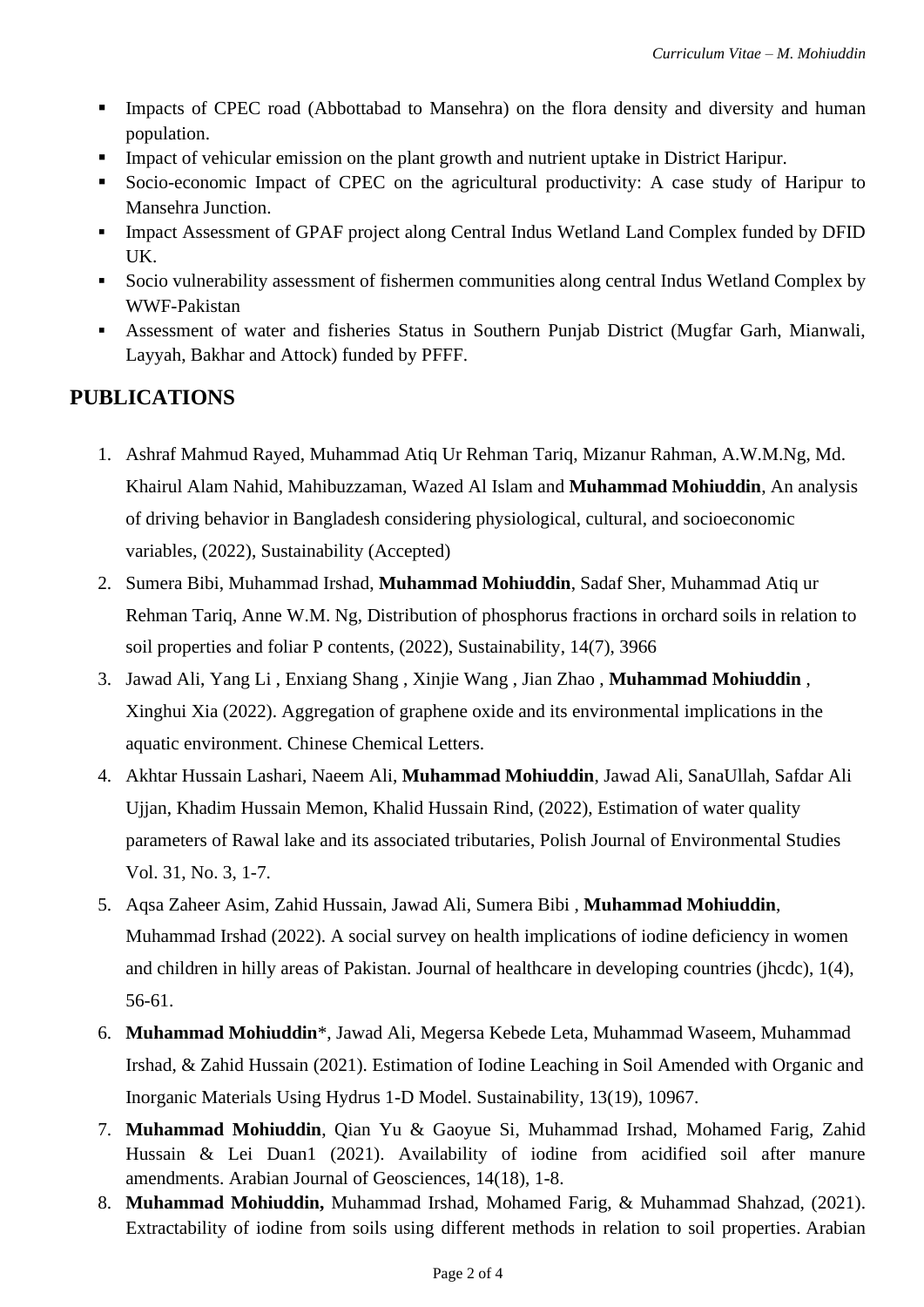Journal of Geosciences, 14(5), 1-9.

- 9. Hina Abbasi, Munir Hussain Shah, **Muhammad Mohiuddin**, Mohamed Soliman Elshikh, Zahid Hussain, Jawaher Alkahtani, Waheed Ullah, Mona S Alwahibi, Arshad Mehmood Abbasi (2020). Quantification of heavy metals and health risk assessment in processed fruits' products, Arabian Journal of Chemistry. *13*(12), 8965-8978.
- 10. **Muhammad Mohiuddin**, Muhammad Irshad, Zahid Hussain, An Ping, & Adnan Ahmed Tahir. (2019). Leachability of iodine from soils of different land uses as affected by selected amendments. Environmental Engineering & Management Journal (EEMJ), Vol. 18, No. 9, 2095- 2103.
- 11. **Muhammad Mohiuddin**, Muhammad Irshad, An Ping, Zahid Hussain & Muhammad Shahzad (2019) Bioavailability of iodine to mint from soil applied with selected amendments, Environmental Pollutants and Bioavailability, 31:1, 138-144. DOI: 10.1080/26395940.2019.1588077.
- 12. Zeeshan Siddique, Ghulam Mujtaba Shah, Hiwa M. Ahmed, **Muhammad Mohiuddin**, (2019). Ethnophytotherapy Practices for Wound Healing among Populations of District Haripur, KPK, Pakistan," Evidence-Based Complementary and Alternative Medicine. [https://doi.org/10.1155/2019/4591675.](https://doi.org/10.1155/2019/4591675)
- 13. Samina Shabbir Raja, Zeeshan Siddique, Aneel Gilani, Mushtaq Ahmad, Muhammad Zafar, **Muhammad Mohiuddin**, 2018, Traditional phytoremedies for wounds healing used by local community of Tehsil Kahuta, District Rawalpindi, Pakistan Int. J. Biosci. 12(4), 241-254, April, <http://dx.doi.org/10.12692/ijb/12.4.241-254>
- 14. Zeeshan Siddique, Sobia Nisa, Ghulam Mujtaba Shah, Abdullah Khan, Alia Naz, Salman Khan, Noureen Aurangzeb, Shah Masaud Khan, Abid Farid, **Muhammad Mohiuddin**, (2016). Exploration of floristic diversity of Khanpur valley, District Haripur, Khyber Pakhtunkhwa, Pakistan. J. Bio. Env. Sci. 9(3), 57-72,
- 15. Salaman Khan, Abdullah Khan, **Mohiuddin Zia**, Samina Irshad, Wisal Shah, (2013). Impacts of land use and land cover changes on soil's physical properties in Galliyat, International Journal of Recent Scientific Research, 4(3):216-220.

#### **ACHIEVEMENTS**

- **Passed National Faculty Development Programm Training with 89% in 2021.**
- Awarded International Research Support Initiative program for Tsinghua University for 6 months funded by Higher Education Commission of Pakistan in 2018.
- Won CIIT/CRGP Research Project amounting RS 0.3 million in 2017.

#### **CONFERENCES**

- **Muhammad Mohiuddin**, Muhammad Irshad and Jawad Ali, (2019), Evaluating Adsorption of Iodine by Chinese Soils Treated with Manures under Acidic Conditions, 8th International Conference: Environmentally Sustainable Development – ESDev-VIII.
- **Muhammad Mohiuddin**, Muhammad Irshad, An Ping, Jawad Ali, (2019), Digital Mapping of Iodine Contents in Soils of District Abbottabad, 8th International Conference: Environmentally Sustainable Development – ESDev-VIII.
- Ali.J, Lughmani. S. K., **Mohiuddin. M**, Hussain. Z. & Irshad. M., (2017), Prevalence of Iodine in Soils of Hazara Division and its Relationship with Soil Properties, International Conference Environmentally Sustainable Development, Vol:1; p.p: 38.
- Mohiuddin.M, Qadar.A, Rehman.Z, Saleem.A,Shakoor.A,Sarwar.F., (2015), Flood Vulnerability Index of Communities Along Central Indus Wetland complex, ICMCC, Vol 1 (63)(Conference Paper)